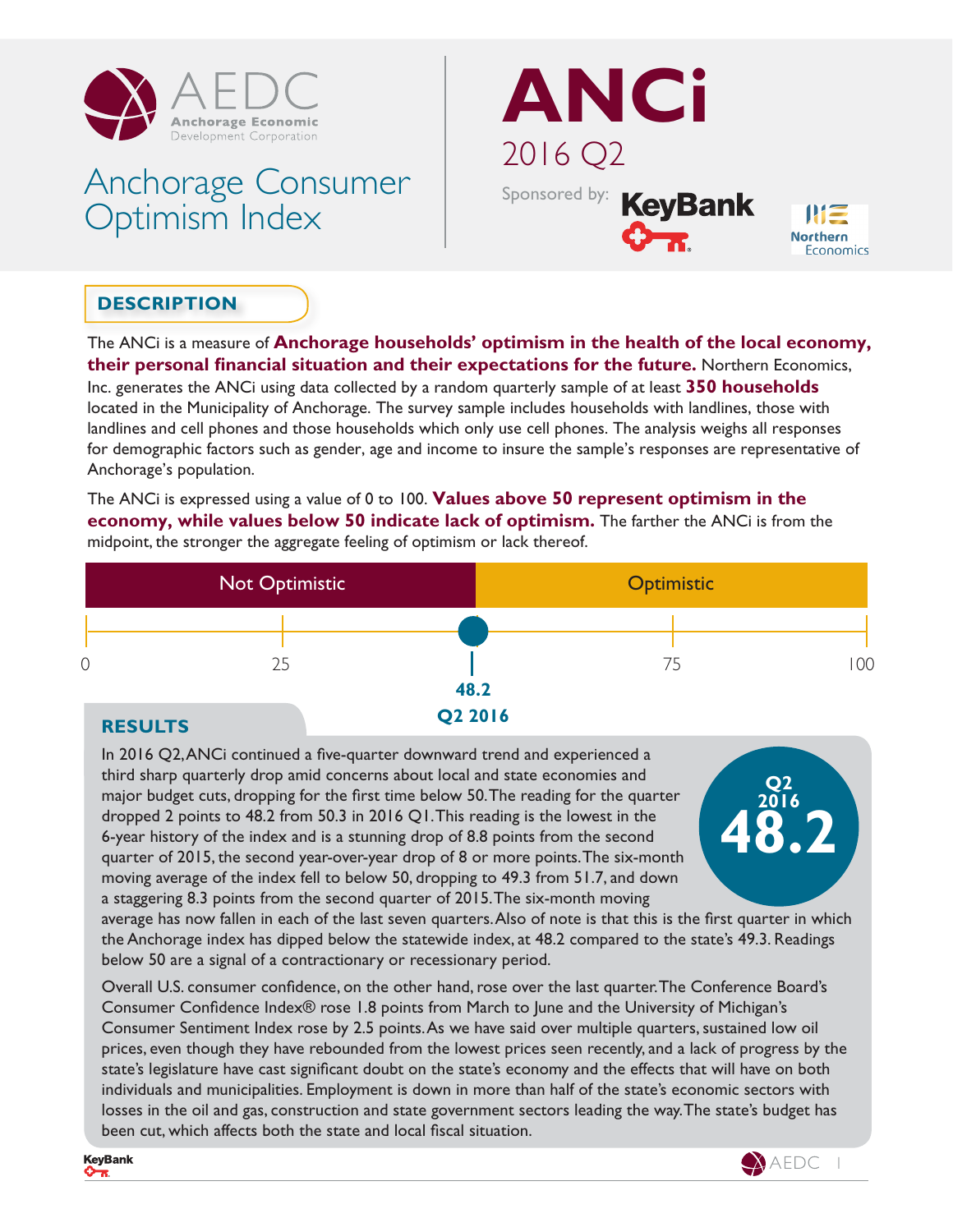### **RESULTS CONT.**





KeyBank ᡐ᠊ᡑ

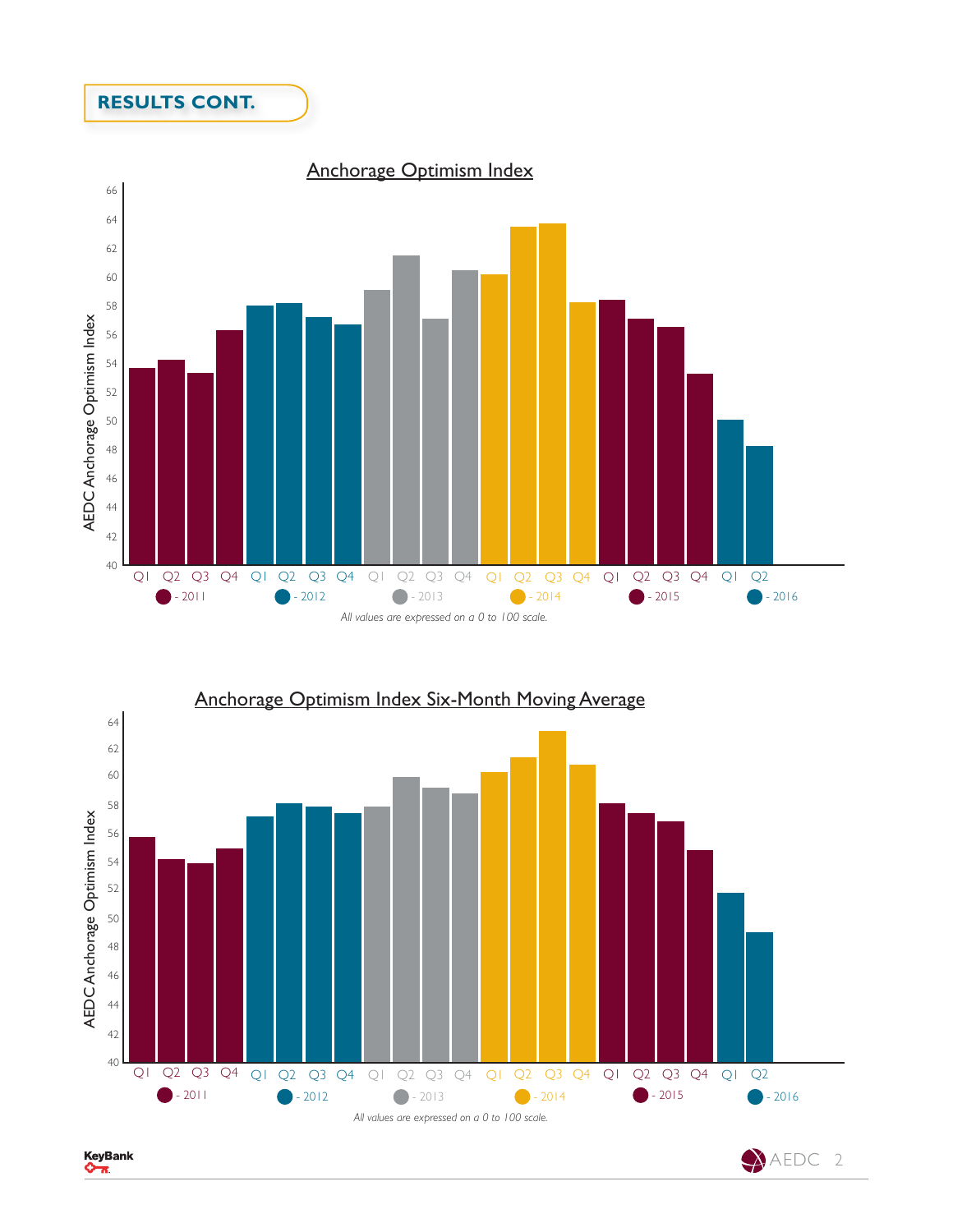#### **COMPONENTS**

#### **LOCAL ECONOMY CONFIDENCE**

*Question asked: We'd like you to grade how you feel about how the economy is doing in Alaska, and in your community. On a scale from 1 to 5, how would you rate current economic conditions in your community, where a 5 is very good and a 1 is very bad?*

Local Economy Confidence, the most direct measure of respondents' feelings about the current state Anchorage economy, dropped during the quarter, falling 2 points to 50.8, another new low for the component and a drop of 15.1 points since the peak in the third quarter of 2014. Anchorage residents have lost confidence due to layoffs and continued fiscal challenges seen in Juneau.

#### **PERSONAL FINANCIAL CONFIDENCE**

*Question asked: On a scale from 1 to 5, how secure do you feel about your and your family's financial situation, where a 5 is very secure and a 1 is not secure at all? And would you say your and your family's financial situation is getting better, getting worse or staying about the same?*

The Personal Financial Confidence component has always been the strongest and least volatile component of ANCi due to personal and family decisions being in the control of respondents. Remarkably, it was the one component of the index that increased, gaining 1.9 points to the level seen one year ago. Unlike the Local Economy Confidence component, which is in some ways residents' outside view of the local economy, Personal Financial Confidence measures residents' ability to participate in the local economy directly through their personal finances. Significant state and local fiscal challenges are weighing on residents' minds, coupled with statements made in Juneau that could threaten municipal revenue sources and school funding. It appears that despite budget cuts and layoffs, the forewarning of challenges has allowed respondents to prepare themselves for the worst.

#### **EXPECTATIONS OF THE FUTURE**

*Question asked: Do you think the economy in your community right now is getting better, getting worse, or staying about the same?*

ANCi's Expectations of the Future component fell 4.1 points to the fourth new low in a row for the component. This component, at 38.2, is down 13.7 points over the last year. While the present situation is bad, respondents expect it to get worse.